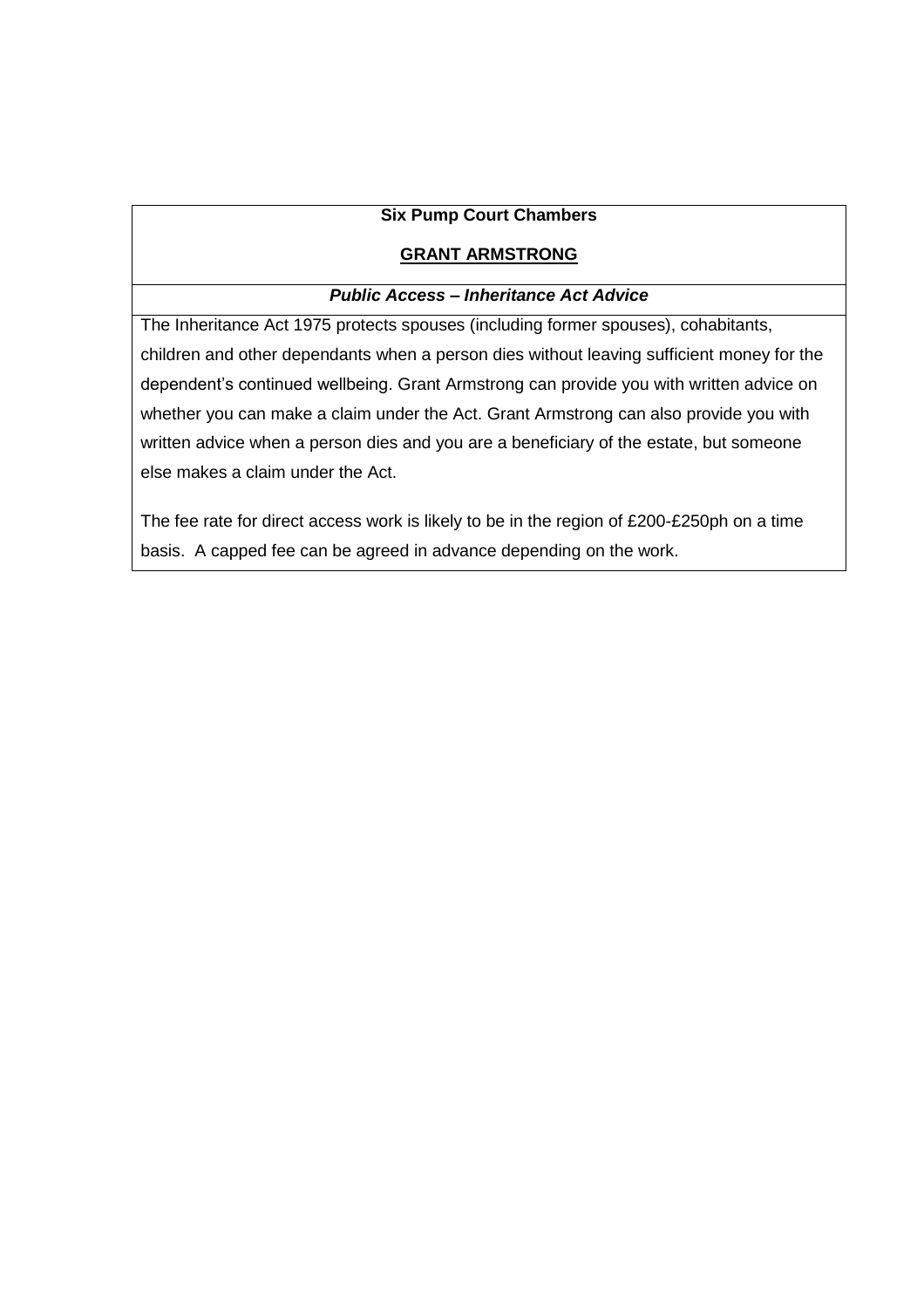## *Timescales*

Timescales for your written advice may vary depending on factors such as barristers' availability, the value and complexity of the deceased person's estate, your financial needs and those of any beneficiary of the estate. However, claims under the Act must be made within six months of the grant of probate, so as a guide your written advice will be available within two to four weeks where possible.

#### *Fees*

I may charge fixed fees, which means that you will be charged a set amount of money for the written advice. Below I have provided estimates based on the ranges of fixed fees for my work, where the deceased person's estate is worth less than £300,000. All fees include VAT (where applicable).

If I charge fixed fees, these may be towards the higher end of the range if you need more detailed work and/or the deceased person's estate is more complex. If the deceased person's estate is particularly complex, your fees may also be higher than the estimate below.

| <b>Written advice</b>                                                                             | Range of fixed fees (estimate) |  |
|---------------------------------------------------------------------------------------------------|--------------------------------|--|
| Written advice on making or defending a                                                           | £200-£250ph                    |  |
| claim                                                                                             |                                |  |
| <b>Contact Us</b>                                                                                 |                                |  |
|                                                                                                   |                                |  |
| All information is correct as of 1 <sup>st</sup> January 2020, but fees are estimates only. For a |                                |  |
| quotation, please contact the clerks on 020 7797 8400 (or e-mail                                  |                                |  |
| clerks@6pumpcourt.co.uk). Please also contact the clerks if the deceased person's                 |                                |  |
| estate is worth more than £300,000.                                                               |                                |  |

This example complies with the additional price and service transparency requirements as, in relation to the relevant Public Access service, it states: